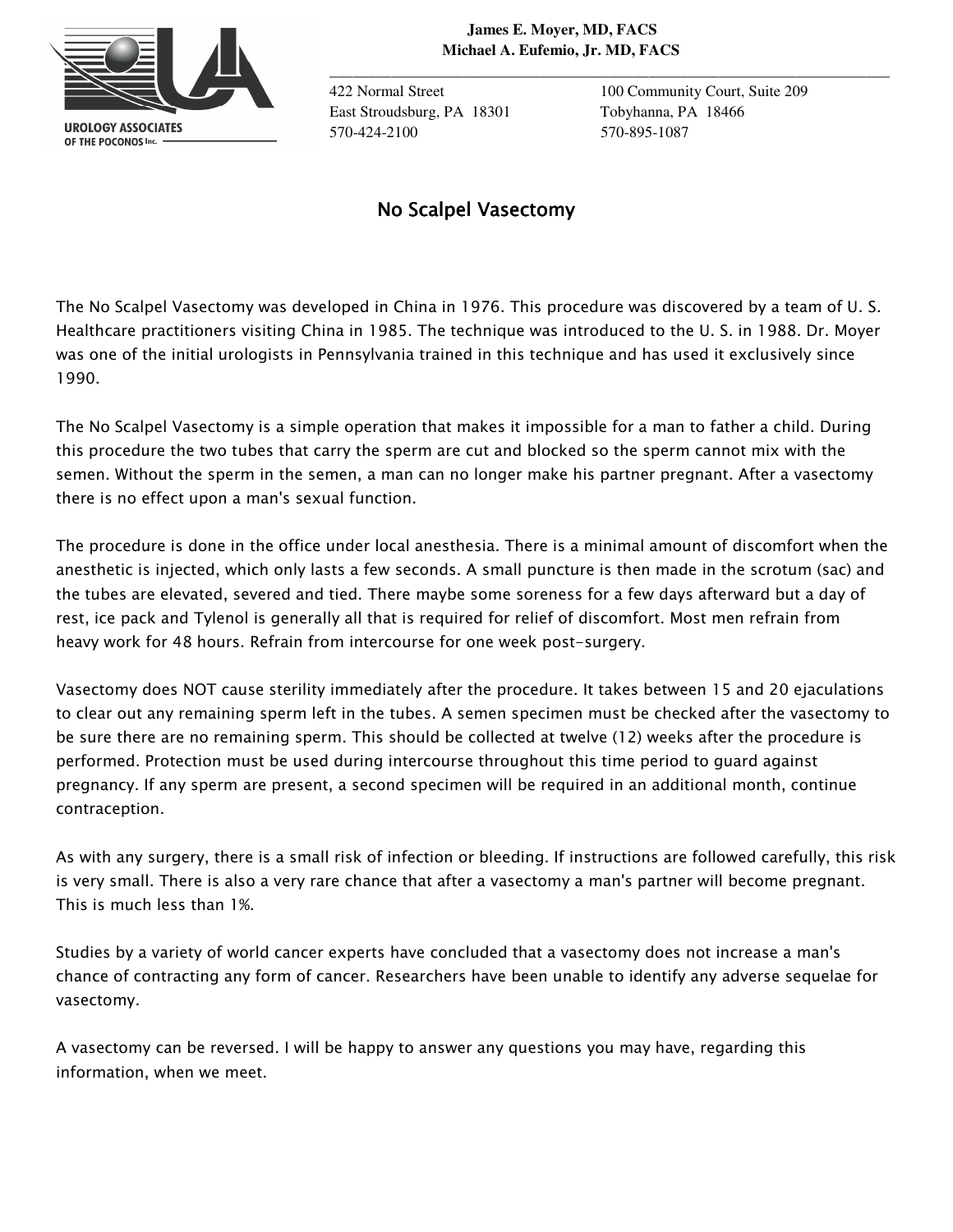## *Instructions Instructions*

*The No Scalpel Vasectomy has been designed to expedite your vasectomy and to minimize interference with your regular schedule. Please read this information carefully and follow the instructions.* 

*Urologists normally see their vasectomy patients ahead of time to explain the procedure, to instruct the patient and to answer any questions. We are trying to save you the inconvenience of that appointment. We use the "No Scalpel" technique which is designed to minimize your discomfort from the procedure. We will discuss this procedure at your visit and answer any questions you might have before your vasectomy is performed.* 

*Please plan to rest after the vasectomy and plan to place ice on the operative site the first evening. The discomfort with this technique is usually minor.* 

*Shave your entire scrotum (sac), have all the hair off of the penis itself. This shaving minimizes the risk of infection and makes the procedure possible without your hair causing interference.* 

*Please try to be (10) minutes early.* 

*Please carefully follow the instructions below:* 

- *1. If you are uncertain as to whether you want a vasectomy, PLEASE schedule an appointment to discuss it ahead of time.*
- *2. Please shave ahead of time do not use hair removal products.*
- *3. Please read over the enclosed materials.*
- *4. Bring an athletic supporter with you.*
- *5. Please have someone available to drive you home.*
- *6. You should plan to rest over the weekend.*
- *7. We generally schedule these on Friday morning to allow recuperation over the weekend. If you normally work weekends, this can be done on an alternative date.*
- *8. Loose pants are recommended.*
- *9. If you change your mind, please call to cancel the If you change your mind, please call to cancel theappointment. appointment. appointment.*